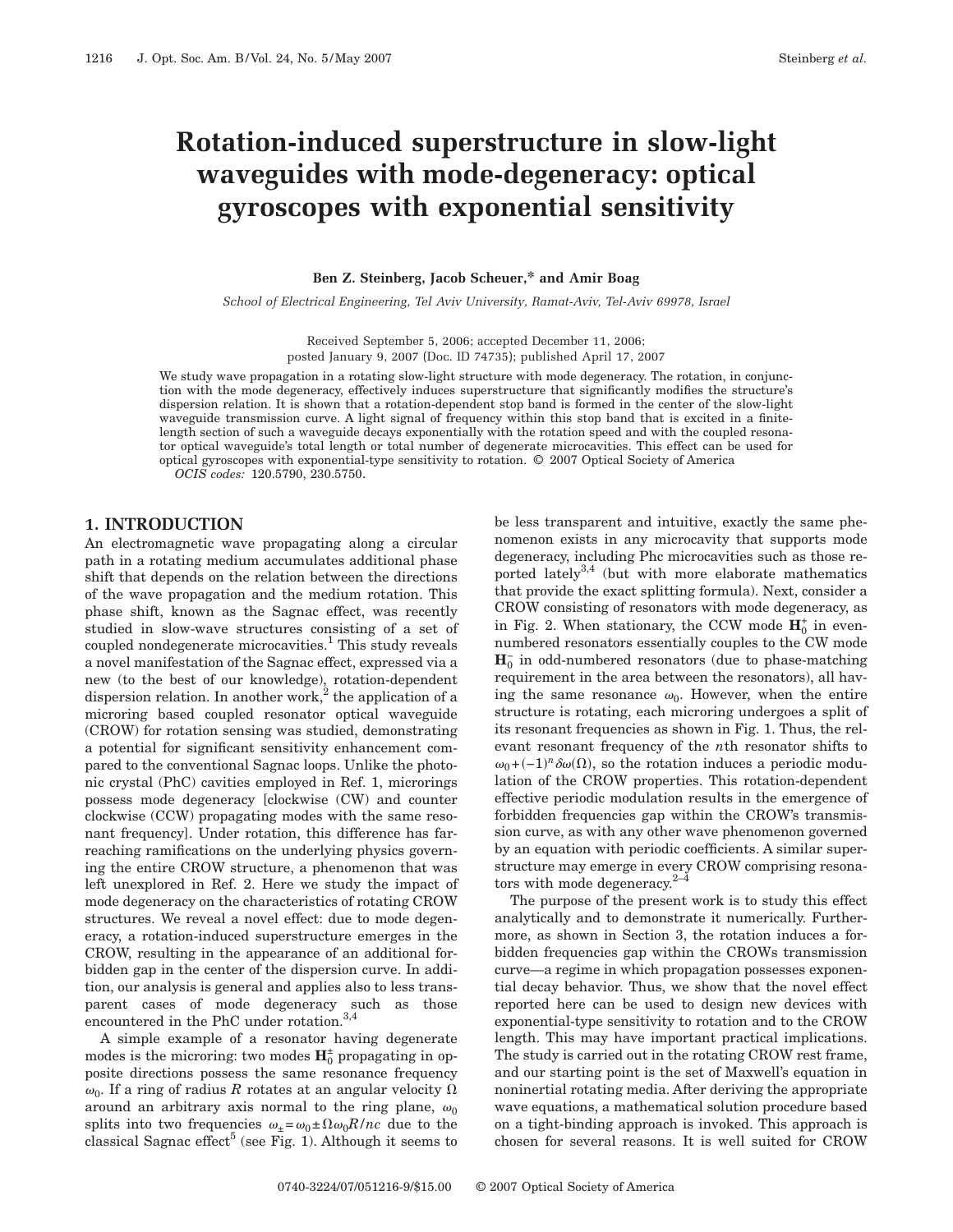

Fig. 1. Splitting of the ring degenerate modes due to rotation.



Fig. 2. Stationary and rotating CROW consisting of ring resonators.

structures consisting of weakly coupled resonators, which is the case of interest here. It simplifies the analysis by expressing many of the important quantities involved in terms of the system's basic building block: the single isolated and stationary microcavity. This simplification is also helpful in conveying clear physical interpretations. As the tight binding is based on the properties of the single microcavity, and since in our case this microcavity possesses mode degeneracy and is rotating, our analysis here uses extensively some previously developed results on the subject.<sup>3,4</sup> A short summary of the important points is provided here where needed, and the reader is referred to our previous works $3,4$  for their derivations. It is recognized that other mathematical approaches, such as the transfer matrix method, $^{2}$  may provide solutions that are valid beyond the tight-binding regime. However, we believe that the basic properties of the novel effect reported here, as well as many of the computational results pertaining to the new dispersion relations, are, in principle, valid beyond the tight-binding approximation. Furthermore, the tight-binding approach can be used in a more general context where the microcavities modes cannot be described by a simple local plane wave, as done in the transfer matrix approach.

Finally, a short comment regarding terminology is in order. In previous publications pertaining to propagation in stationary or rotating sets of microcavities, and especially in a previous work related to rotating  $PhCs<sup>1</sup>$ , the authors used the term "coupled cavity waveguide"—CCW. This is quite unfortunate due to the ambiguity with the term "counterclockwise" (CCW) used to define a direction of rotation. Thus, in this work we use the term CROW to designate the system consisting of a set of microcavities, and we use the terms CW and CCW to designate rotation directions.

The structure of the paper is as follows. In Section 2, we provide a brief overview of the mathematical and physical properties of a single rotating microcavity. This overview summarizes the results of a previous study by the authors<sup>3,4</sup> that are needed here in order to construct the appropriate tight-binding solution procedure. In Section 3, we derive the basic wave equations governing the rotating CROW, as seen in the CROW rest frame, and solve the equations using an appropriate extension of tight-binding theory. The general form of the dispersion relation is exposed and discussed. In Section 4, we provide numerical examples that demonstrate the properties developed analytically. Concluding remarks are provided in Section 5.

### **2. DEGENERATE MODES IN A SINGLE STATIONARY OR ROTATING MICROCAVITY: AN OVERVIEW**

Before analyzing the effect of rotation on the entire structure of a CROW made of degenerate modes microcavities, it is instructive to discuss in more detail the effect of rotation on a single microcavity that supports degenerate modes. We summarize here the main results of one of our previous studies,  $3,4$  with emphasis on the points that are of most relevance to the present study. We consider first the stationary case, and start with the wave equation for the magnetic field modes of a general resonator supporting *M* degenerate modes that resonate at frequency  $\omega_0$ . Denote the degenerate modes by  $\mathbf{H}_{0}^{(m)}(\mathbf{r}), m=1,2,...,M$ . When the system is at rest, these modes satisfy

$$
\Theta_d \mathbf{H}_0^{(m)}(\mathbf{r}) = k_0^2 \mathbf{H}_0^{(m)}(\mathbf{r}), \quad k_0 = \omega_0/c, \quad m = 1, 2, ..., M,
$$
\n(2.1)

where  $\mathbf{\Theta}_d$  is the wave operator:

$$
\Theta_d = \nabla \times \frac{1}{\epsilon_d(\mathbf{r})} \nabla \times .
$$
 (2.2)

Here  $k_0 = \omega_0/c$  where *c* is the vacuum speed of light, and  $\epsilon_d(\mathbf{r})$  is the relative dielectric structure of the single resonator. As pointed out in Section 1, for the specific case of a ring resonator we have only two degenerate modes, so *M*=2. These two degenerate modes can be cast in many different ways. Denoting the arc length along the ring periphery and the corresponding propagation constant (wavenumber) by  $s$  and  $\beta$ , respectively, the modes can be defined as the two standing waves  $cos(\beta s)$  and  $sin(\beta s)$ . Alternatively they can be rewritten as the two propagating waves  $e^{i\beta s}$  and  $e^{-i\beta s}$ . Since any linear combination of degenerate modes is by itself a degenerate mode, these two representations are formally equally legitimate, as well as infinitely many other linear combinations. However, with respect to rotation problems, what signifies the propagating waves representation  $(e^{it\beta s})$  is the fact that their spatial form is unchanged under rotation. Only their resonances are changed (to  $\omega_z = \omega_0 \pm \Omega \omega_0 R / nc$ , the Sagnac effect). Thus, for the ring structure, the specific form  $e^{\pm i\beta s}$  constitutes the rotation eigenmodes. We denote them here by  $\mathbf{H}_{\Omega}^{\pm}$ . Note that these modes are orthogonal.

It turns out that a similar situation exists in *any* rotating cavities that support mode degeneracy, even if the corresponding modal shapes are not as transparent and obvious as those of the ring. $3,4$  This includes, as a special case, degenerate modes microcavities formed by local defects in  $PhCs$ .<sup>6,7</sup> Suppose the stationary cavity possesses two degenerate modes  $\mathbf{H}^{(1,2)}_0$ . Without loss of generality,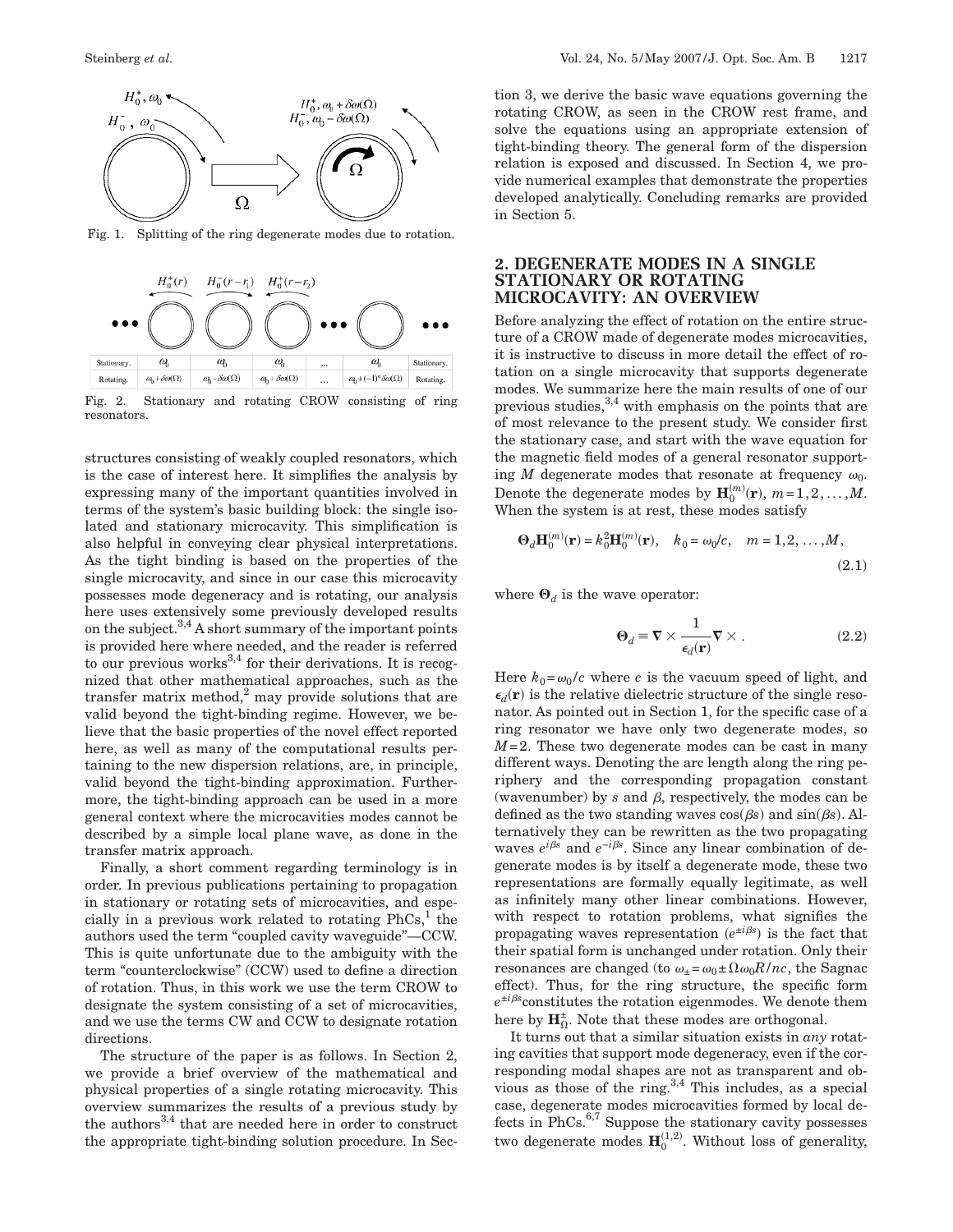$\Omega$ 

they can be assumed mutually orthonormal (every linear combination of degenerate modes is a degenerate mode; thus, if one starts with fields that are not orthonormal, Gram–Schmidt orthogonalization can be applied, and the end result would be an orthonormal pair of degenerate modes). Then the two unique linear combinations,

$$
\mathbf{H}_{\Omega}^{\pm} = \sum_{m=1}^{\infty} a_m^{\pm} \mathbf{H}_0^{(m)}, \quad a_2^{\pm} = \pm i a_1^{\pm}, \tag{2.3}
$$

result in fields  $H_0^{\pm}$  that constitute the rotation eigen modes. These modes possess the following important properties pertaining to both the stationary and the rotating cavity3,4:

(i) They are orthonormal  $\langle \mathbf{H}_{\Omega}^*, \mathbf{H}_{\Omega}^- \rangle = 0$  [see Eq. (3.12) for the definition of the inner product].

(ii) Since they are given by linear combinations of degenerate modes of the stationary system Eq. (2.1), they as well constitute degenerate modes of the stationary system, satisfying

$$
\Theta_d \mathbf{H}_{\Omega}^{\pm}(\mathbf{r}) = k_0^2 \mathbf{H}_{\Omega}^{\pm}(\mathbf{r}),\tag{2.4}
$$

(iii) These rotation eigenmodes  $\mathbf{H}_{\Omega}^{\pm}$  are themselves rotating fields, just like their celebrated cousins  $e^{\pm i\beta s}$  [note the  $\pi/2$  phase difference between the summation amplitudes in Eq. (2.3), and the fact that the summed fields  $\mathbf{H}_{0}^{(1,2)}$  are orthonormal].

(iv) Their spatial form stays unchanged under physical rotation of the system (as seen in the rotating system rest frame).

(v) Under rotation, their corresponding resonance frequencies as measured in the rotating system rest frame are obtained by the splitting formula

$$
\omega_{\pm} = \omega_0 \pm \delta \omega(\Omega), \quad \delta \omega(\Omega) = \omega_0 \Omega \Lambda. \tag{2.5}
$$

Here  $\Omega$  is the rotation angular velocity, and  $\Lambda$  is the eigenvalue of an appropriately defined rotation operator.

(vi)  $\mathbf{H}_{\Omega}^{\pm}$  constitute the eigenmodes of the wave equation governing the fields in the rotating system rest frame, with eigenvalues given by the splitting formula above. In fact, properties (iv) and (v) are nothing but a manifestation of this general fact.<sup>3,4</sup> Furthermore, for slow rotations these results are independent of the location of the rotation axis.

It has been shown<sup>4</sup> that the above properties are general and hold for any microcavity with mode degeneracy. For the case of a simple closed-loop resonator, they boil down to the classical Sagnac effect.

Before concluding this section, it is instructive to show a specific example. Consider a two-dimensional PhC that consists of dielectric cylinders of radius  $0.6 \mu m$  and  $\epsilon_r$ =8.41, situated on a hexagonal lattice with lattice constant of  $a=4 \mu m$ . For TM polarization, a microcavity with two degenerate modes at a resonant wavelength of  $\lambda_0$  $=2\pi c/\omega_0=8.79941 \mu m$  is created by increasing the radius of a cylinder to 1.1  $\mu$ m. Two possible sets of the degenerate modes electric field magnitude is shown in a logarithmic scale in Fig. 3. The rotation eigenmodes for this system are obtained by substituting the orthogonal version of the set [shown in Figs.  $3(c)$  and  $3(d)$ ] into the summation in Eq. (2.3). The resulting eigenmodes shapes evolve

gradually from the shape shown in Fig. 3(c) at, say, *t*=0 to the shape shown in Fig. 3(d) at  $\omega t = \pi/2$  and back, perpetually. The results are two modes of identical spatial forms shown in Fig. 4, rotating around the cavity center in mutually opposite directions. Clearly, if two neighboring microcavities of this type (i.e., each of them supports



Fig. 3. (Color online) Electric field magnitudes in decibel scale of a doubly degenerate TM microcavity ( $M=2$ ), in a 2D hexagonal PhC. The crystal is made of dielectric cylinders, outlined by the black circles. (a)  $\mathbf{E}_0^{(1)}$ . (b)  $\mathbf{E}_0^{(2)}$ . These modes are nonorthogonal, and  $\mathbf{E}_0^{(2)}$  is a  $\pi/3$ -rotated replica of  $\mathbf{E}_0^{(1)}$ . (c) The linear combination  $\mathbf{E}_0^{(1)} \rightarrow \mathbf{E}_0^{(1)} + \mathbf{E}_0^{(2)}$ . (d) The linear combination  $\mathbf{E}_0^{(2)} \rightarrow \mathbf{E}_0^{(1)} - \mathbf{E}_0^{(2)}$ . These modes are orthogonal.



Fig. 4. (Color online) Electric field of the rotation eigenmodes associated with the PhC microcavity of Fig. 3. The two modes have exactly the same spatial form shown here.  $\mathbf{E}^{\text{+}}_{\Omega}$ ,  $\mathbf{H}^{\text{+}}_{\Omega}$  rotate CW and  $\mathbf{E}_0$ ,  $\mathbf{H}_0$  rotate CCW. They are obtained by the linear combination in Eq. (2.3), using the orthogonal pair shown in Figs. 3(c) and 3(d). All quantities are shown on linear scale. (a) The instantaneous field  $|\Re(\mathbf{E}_{\Omega}^{-}e^{i\omega t})|$  for  $\omega t = \pi/4$ . (b) The same as (a), but for  $\mathbf{E}_{\Omega}^{+}$ . (c)  $|\mathbf{E}_{\Omega}^{-}|$ . The rotating field forms a ring along which the field power propagates. (d)  $|\mathbf{E}_{\Omega}^{+}|$ .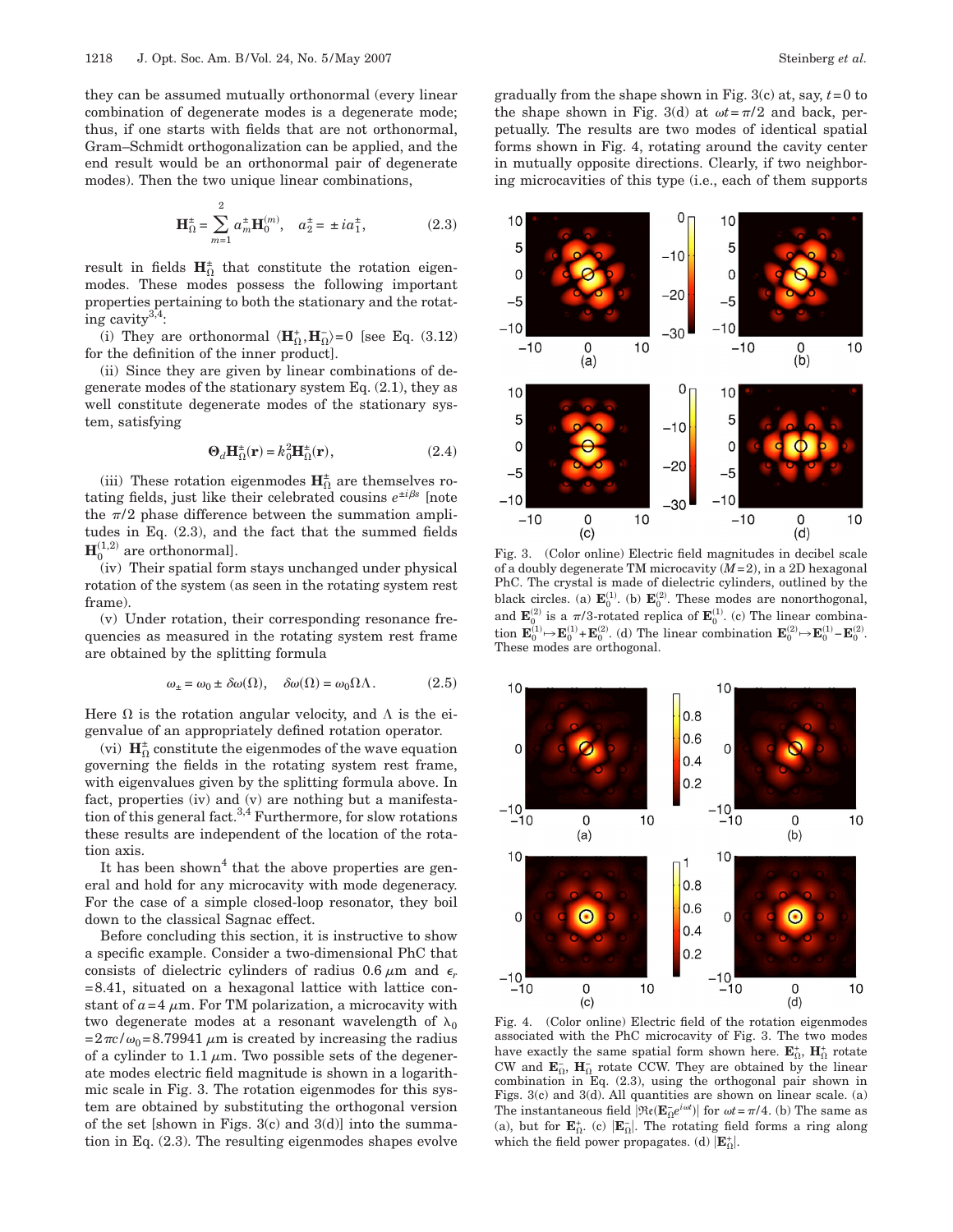

Fig. 5. (Color online) Instantaneous field of a degenerate modes CROW, made of a set of equally spaced PhC microcavities such as the one discussed in Figs. 3 and 4. Counting from left, the modes in the odd- (even-) numbered cavities are rotating in a CCW (CW) direction. A rigid mechanical rotation of the entire structure in the CW direction causes the alternating of the resonance shift  $\delta\omega$  that depends linearly on the rotation rate as shown in Eq. (2.5). Thus, rotation induces a modulation of the local resonance frequency, similar to the phenomenon described in Fig. 2.

two degenerate modes) are created in a PhC, the CW rotating mode in one cavity couples best to the CCW rotating mode of its neighbor. Hence, a PhC based analogy of the ring-CROW structure shown in Fig. 2, can be constructed by a set of equally spaced microcavities, each supporting two degenerate modes as discussed above. This system is shown in Fig. 5.

### **3. STUDY OF THE ROTATING CROW IN ITS REST FRAME OF REFERENCE**

In this section, we develop the general wave equations governing the fields of rotating system (i.e., the entire CROW, made of ring resonators or PhC microcavities), as seen in the rotating medium *rest frame*, which is noninertial. Then, the tight-binding approach is employed to solve the equation and study the propagation in the rotating CROW. Let  $\epsilon_r(\mathbf{r})$  be the (time-invariant) relative dielectric property of a stationary medium, as measured in its (inertial) rest frame. We assume now that the medium rotates slowly around the *z* axis at an angular radian velocity  $\Omega$ :

$$
\Omega = \hat{z}\Omega. \tag{3.1}
$$

The assumption of slow rotation implies that

(i) The angular velocity  $\Omega$  and the PhC maximal dimension *L* satisfy  $|\Omega L| \ll c$ . Therefore no relativistic effects take place.

(ii) Consistent with the slow velocity assumption, no geometrical transformations or deformations take place. Thus, for example, the  $\nabla$  operator is conserved:  $\nabla = \nabla'$  . For the very same reason, time is invariant in both systems:  $t=t'$ .

According to a formal structure of electrodynamics, postulated in fundamental studies, $8,9$  the basic physical laws governing the electromagnetic fields are invariant under *any* coordinate transformation, including a noninertial one. The transformation to a rotating system is manifested only by an appropriate change of the constitutive relations. Therefore under the slow rotation assumption discussed above, the source-free Maxwell's equations in the rotating frame  $R$  are given by<sup>8,9</sup>

$$
\nabla \times \mathbf{E} = i\omega \mathbf{B}, \quad \nabla \cdot \mathbf{B} = 0, \tag{3.2a}
$$

$$
\nabla \times \mathbf{H} = -i\omega \mathbf{D}, \quad \nabla \cdot \mathbf{D} = 0.
$$
 (3.2b)

Let the material properties at rest be given by  $\epsilon(\mathbf{r})$  $=\epsilon_0 \epsilon_r(\mathbf{r})$ ,  $\mu = \mu_0$ . Then up to the first order in velocity the constitutive relations in  $R$  take on the form<sup>8</sup>

$$
\mathbf{D} = \epsilon \mathbf{E} - c^{-2} \mathbf{\Omega} \times \mathbf{r} \times \mathbf{H}, \qquad (3.3a)
$$

$$
\mathbf{B} = \mu \mathbf{H} + c^{-2} \Omega \times \mathbf{r} \times \mathbf{E}.
$$
 (3.3b)

In the above,  $c$  is the speed of light in vacuum,  $\omega$  is the frequency, and a time-dependence *e*−*i<sup>t</sup>* is assumed and suppressed. This set of Maxwell's equations has been used in the past as the starting point for studies of the Sagnac effect in classic works on optical gyroscopes by numerous authors.<sup>10</sup> We now follow the procedure outlined in a previous work by one of the authors<sup>1</sup> to derive a wave equation governing the magnetic field. Substitute the above constitutive relations into Maxwell's equations (3.2a) and (3.2b). The result is

$$
\mathcal{D} \times \mathbf{E} = i\omega\mu\mathbf{H},\tag{3.4a}
$$

$$
\mathcal{D} \times \mathbf{H} = -i\omega \epsilon \mathbf{E},\tag{3.4b}
$$

where  $D$  is the operator:

$$
\mathcal{D} \equiv \nabla - ik \beta(\mathbf{r}), \quad k = \omega/c, \quad \beta(\mathbf{r}) = c^{-1} \Omega \times \mathbf{r}. \tag{3.5}
$$

Now follow the standard procedure of deriving the wave equation for **H**, with  $\mathcal{D}$  replacing  $\nabla$ . The resulting equation is  $D \times (1/\epsilon_r)D \times H = k^2H$ . Collecting terms that are first order only (with respect to velocity,) and rearranging, we end up with the new wave equation in the rotating medium rest frame, governing the magnetic field  $\mathbf{H}_{\Omega}(\mathbf{r})^1$ :

$$
\Theta \mathbf{H}_{\Omega}(\mathbf{r}) = k^2 \mathbf{H}_{\Omega}(\mathbf{r}) + ik \mathbf{L}_{\Omega} \mathbf{H}_{\Omega}(\mathbf{r}).
$$
 (3.6a)

Here,  $\Theta$  is the wave operator associated with the entire structure,

$$
\Theta \equiv \nabla \times \frac{1}{\epsilon_r(\mathbf{r})} \nabla \times , \qquad (3.6b)
$$

and  $\mathbf{L}_{\Omega}$  is the rotation-induced operator,

$$
\mathbf{L}_{\Omega}\mathbf{H} = \nabla \times \frac{\beta(\mathbf{r})}{\epsilon_r(\mathbf{r})} \times \mathbf{H} + \frac{\beta(\mathbf{r})}{\epsilon_r(\mathbf{r})} \times \nabla \times \mathbf{H}, \quad \beta(\mathbf{r}) = \Omega \times \mathbf{r}/c.
$$
\n(3.6c)

In developing Eqs. (3.6a), (3.6b), and (3.6c), only terms up to first order in  $\beta$  were kept.<sup>1,8</sup> Note that when no rotation takes place,  $\mathbf{L}_{\Omega}$  vanishes and Eq. (3.6a) reduces to the well-known stationary medium wave equation.

We now wish to solve Eq. (3.6a) for the entire CROW under slow rotation rates (say, typical to those relevant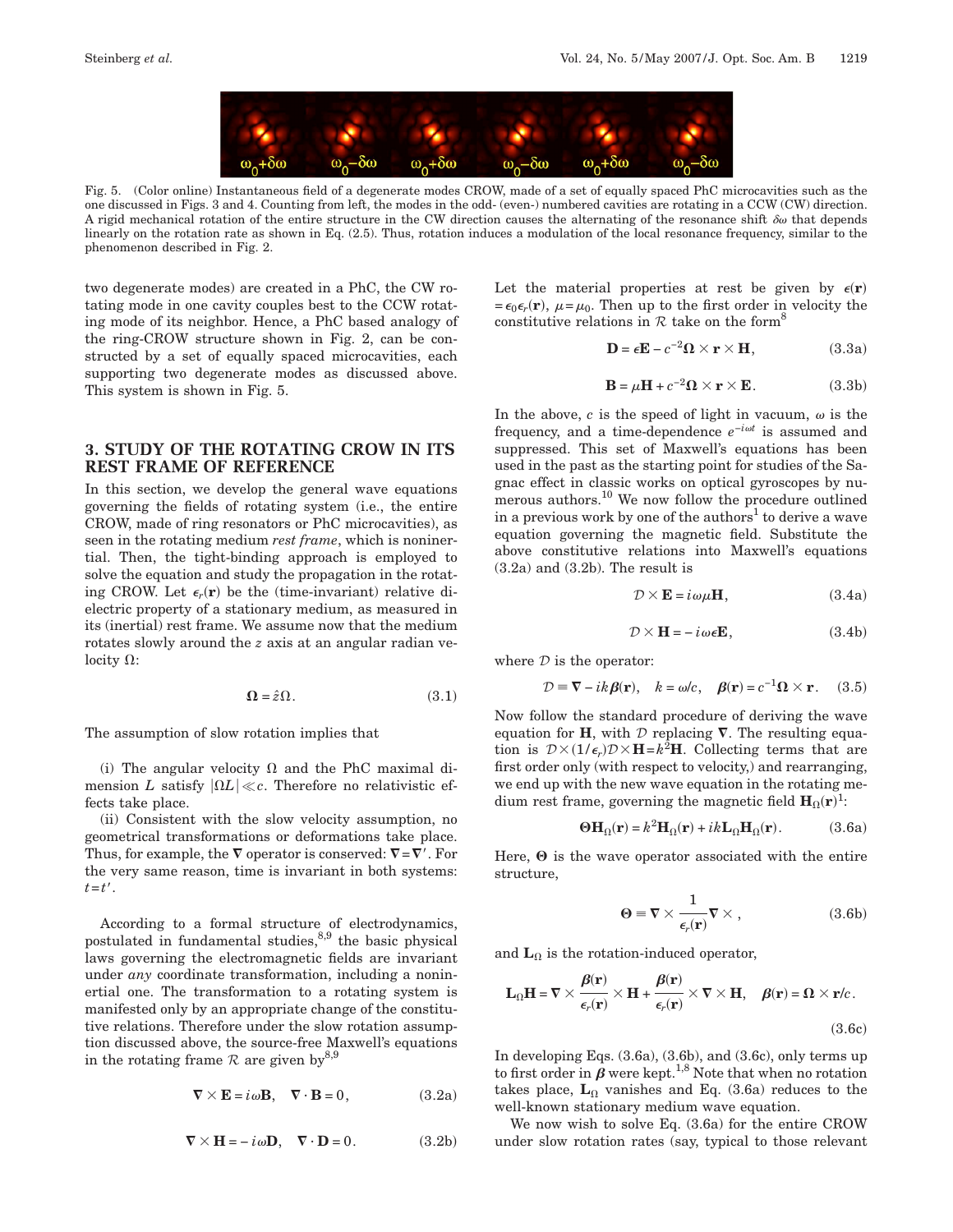for optical gyroscopes;  $\Omega \leq 1$  rad/s). Since the CROW consists of weakly coupled resonators, the tight-binding approach can provide a convenient solution technique. Thus, we follow the rotating-CROW solution technique developed previously<sup>1</sup> with the modifications needed to handle properly the microcavities mode degeneracy. Considering the general observations made in properties (iii) and (iv) in Section 2, and the fact that a CW rotating mode in a given resonator couples only to the CCW rotating mode of its neighbor, we expand the total field of the rotating system with the modes  $\mathbf{H}_{\Omega}^{\pm}$ ,

$$
\mathbf{H}_{\Omega} = \sum_{m} A_{m} \mathbf{H}_{m}(\mathbf{r}), \quad \mathbf{H}_{m}(\mathbf{r}) = \begin{cases} \mathbf{H}_{\Omega}^{+}(\mathbf{r} - \mathbf{r}_{m}) & m \text{ even} \\ \mathbf{H}_{\Omega}^{-}(\mathbf{r} - \mathbf{r}_{m}) & m \text{ odd} \end{cases},
$$
\n(3.7)

where  $\mathbf{r}_m$  is the location of the *m*th resonator center. In this representation of the solution, the modal fields  $\mathbf{H}_{\Omega}^{\pm}$ are used as mere building blocks, and the fact that they satisfy Eq. (2.4) will be exploited. The intercavity (weak) coupling, as well as the effect of rotation, will be manifested via the (yet unknown) expansion coefficients *Am*.

We decompose now the relative dielectric property of the entire structure  $\epsilon_r(\mathbf{r})$  to that of the background structure  $\epsilon_b(\mathbf{r})$  (without the resonators or local defects, but *with* the perfect PhC, if the CROW is realized by array of local defects in a photonic crystal), and a series of defect contributions. Thus,  $1/\epsilon_r(\mathbf{r})$  in Eq. (3.6b) can be expressed as

$$
\frac{1}{\epsilon_r(\mathbf{r})} = \frac{1}{\epsilon_b(\mathbf{r})} + \sum_k d(\mathbf{r}, \mathbf{r}_k),
$$
 (3.8a)

where  $d(\mathbf{r}, \mathbf{r}_k)$  is the variation in  $1/\epsilon_r$  introduced by the *k*th resonator or local defect:

$$
d(\mathbf{r}, \mathbf{r}_k) = \frac{1}{\epsilon_d (\mathbf{r} - \mathbf{r}_k)} - \frac{1}{\epsilon_b (\mathbf{r})}.
$$
 (3.8b)

Here  $\epsilon_d(\mathbf{r})$  represents the perfect background with a single resonator or a local defect, located at the origin. With this decomposition the operator  $\Theta$  is decomposed into a series of operators representing the contribution of the background structure and of each of the resonators (or local defects) separately,

$$
\Theta = \Theta^b + \sum_k \Theta_k, \tag{3.9a}
$$

where

$$
\mathbf{\Theta}^b = \mathbf{\nabla} \times \frac{1}{\epsilon_b(\mathbf{r})} \mathbf{\nabla} \times, \quad \mathbf{\Theta}_k = \mathbf{\nabla} \times d(\mathbf{r}, \mathbf{r}_k) \mathbf{\nabla} \times. \quad (3.9b)
$$

Due to the property (ii) in Section 2, and Eq. (2.4), each of the summed modes  $\mathbf{H}_m$  in Eq. (3.7) satisfies

$$
(\mathbf{\Theta}^b + \mathbf{\Theta}_m)\mathbf{H}_m = \left(\frac{\omega_0}{c}\right)^2 \mathbf{H}_m.
$$
 (3.10)

This decomposition will be used in subsequent derivations.

We now wish to obtain the rotating CROW solution by solving for the expansion coefficients  $A_m$  in Eq. (3.7). Note that Eq. (3.6a) is not self-adjoint, thus the standard variational procedure for determining the set of *Am* does not hold here. Instead, we adopt the projection approach.<sup>1</sup> We first substitute the expansion in Eq. (3.7) into the wave equation (3.6a) and perform an inner product of the resulting equation with  $H_n$ , with *n* roaming over all the resonators involved (this amounts to the requirement that the residual error associated with the solution be orthogonal to the solution building blocks). The result is the following algebraic set of equations for the coefficients *Am*:

$$
\sum_{m} A_{m} \langle \mathbf{\Theta} \mathbf{H}_{m}, \mathbf{H}_{n} \rangle = k^{2} \sum_{m} A_{m} \langle \mathbf{H}_{m}, \mathbf{H}_{n} \rangle + ik \sum_{m} A_{m} \langle \mathbf{L}_{\Omega} \mathbf{H}_{m}, \mathbf{H}_{n} \rangle.
$$
\n(3.11)

Here  $\langle \mathbf{F}, \mathbf{G} \rangle$  is the inner product

$$
\langle \mathbf{F}, \mathbf{G} \rangle \equiv \int \mathbf{F} \cdot \overline{\mathbf{G}} d^3 \mathbf{r}, \quad \langle \mathbf{F}, \mathbf{F} \rangle = ||\mathbf{F}||^2, \quad (3.12)
$$

where the overbar denotes the complex conjugate, and **F**·**G** is the standard scalar product between the two vectors **F** and **G**. Note that since the indices *m*, *n* indicate resonator locations, and since the modal fields in each resonator are tightly confined, we can approximate the first inner product in the right-hand side of Eq. (3.11) by  $\delta_{mn}$  **H**<sub>n</sub><sup>1</sup> $\parallel$ <sup>2</sup>. Using this approximation, substituting the op erator decomposition in Eqs. (3.9a) and (3.9b) into Eq.  $(3.11)$ , and using Eq.  $(3.10)$ , we obtain

$$
(k_0^2 - k^2) \|\mathbf{H}_{\Omega}^+\|^2 A_n + \sum_m \tau_{m-n} A_m - ik \sum_m \langle \mathbf{L}_{\Omega} \mathbf{H}_m, \mathbf{H}_n \rangle A_m = 0.
$$
\n(3.13)

Here  $\tau_{m-n}$ , obtained and used in numerous other studies pertaining to tight-binding analysis of  $CROWs^{1,11,12}$  is given by

$$
\tau_{m-n} = \left\langle \sum_{k \neq m} \mathbf{\Theta}_k \mathbf{H}_m, \mathbf{H}_n \right\rangle. \tag{3.14}
$$

It has been shown<sup>11</sup> that for  $m-n \neq \pm 1$ , these elements are exponentially small compared to the dominant elements  $\tau_1 = \tau_{-1}$ .

Finally, the inner products in the rightmost summation in Eq. (3.13) can be simplified considerably. Following the same steps used in a previous work on the subject, $<sup>1</sup>$  with</sup> the slight generalization needed here (in Ref. 1 the modes are assumed to be real), we obtain (see Appendix A for derivation):

$$
\langle \mathbf{L}_{\Omega} \mathbf{H}_{m}, \mathbf{H}_{n} \rangle = ic^{-1} \Omega \omega_{0} \epsilon_{0} \langle \rho \hat{\phi}, \overline{\mathbf{H}}_{m} \times \mathbf{E}_{n} + \mathbf{H}_{n} \times \overline{\mathbf{E}}_{m} \rangle.
$$
\n(3.15)

This quantity is independent of the origin location (and rotation axis) with respect to the cavity location. Note that the modal fields  $\mathbf{E}_m$ ,  $\mathbf{H}_m$  are tightly localized within the *m*th cavity, and they decay exponentially away from it. Thus, under the tight-binding approximation the last equation yields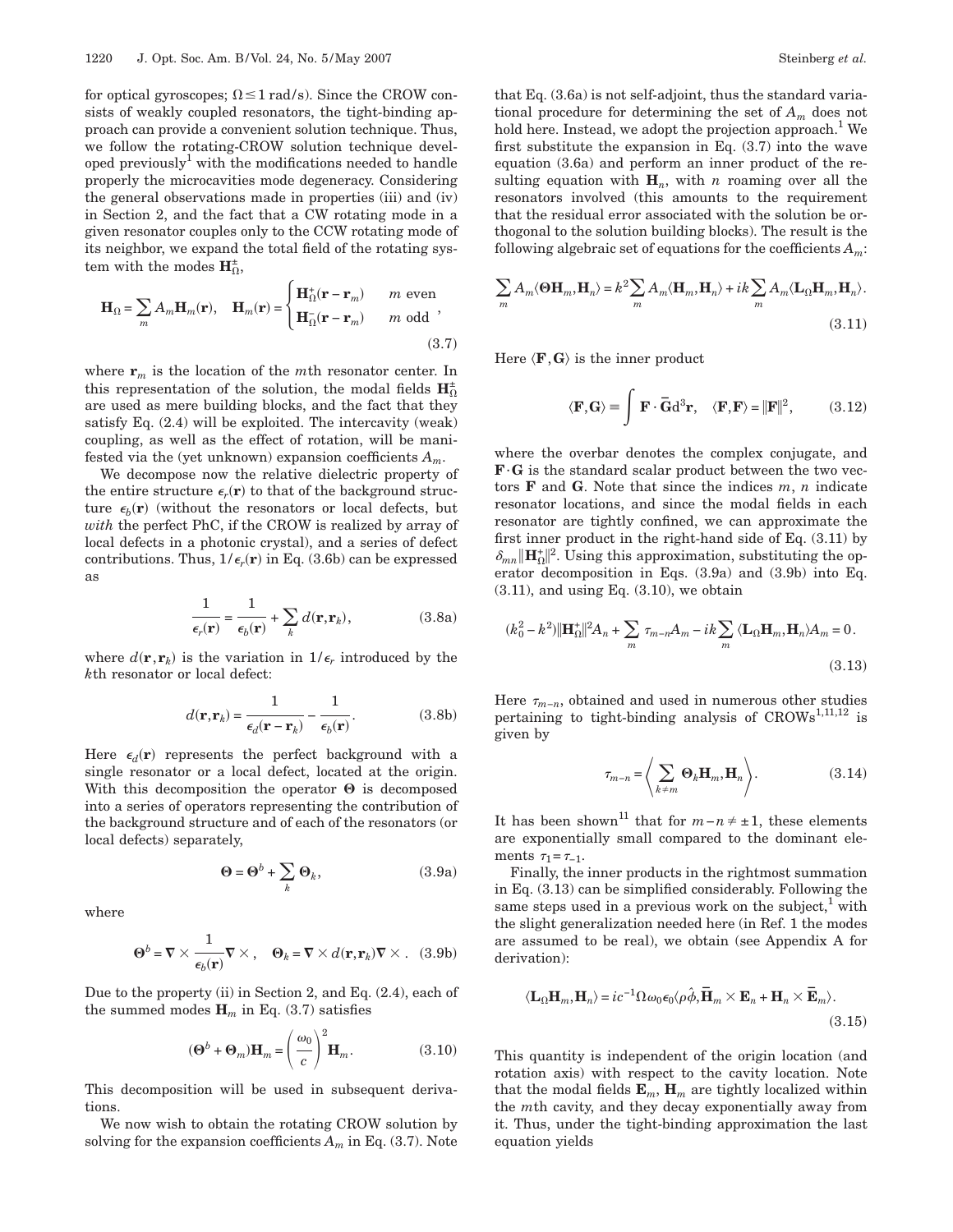$$
\langle \mathbf{L}_{\Omega} \mathbf{H}_{m}, \mathbf{H}_{n} \rangle \rightarrow \begin{cases} 0 & m \neq n \\ -i2\Omega k_{0} \epsilon_{0} \langle \rho \hat{\phi}, \Re \epsilon S_{m} \rangle & m = n \end{cases},
$$
\n(3.16)

where  $S_m$  is the Poynting vector carried by the rotation eigenmode in the *m*th cavity,

$$
\mathcal{S}_m \equiv \mathbf{E}_m \times \mathbf{\bar{H}}_m = -\mathcal{S}_{m-1} = (-1)^m \mathcal{S}_0. \tag{3.17}
$$

The alternating behavior follows from the definition of  $\mathbf{E}_m$ ,  $\mathbf{H}_m$  in Eq. (3.7) and from the fact that the modal fields  $(\mathbf{E}_{\Omega}^*, \mathbf{H}_{\Omega}^*)$  rotate in opposite direction to the modal fields  $(\mathbf{E}_{\Omega}^-, \mathbf{H}_{\Omega}^-)$ . The  $m=n$  elements of Eq. (3.16) can now be rewritten as

$$
\langle \mathbf{L}_{\Omega} \mathbf{H}_{m}, \mathbf{H}_{m} \rangle = 2ic^{-1} ||\mathbf{H}_{\Omega}^{+}||^{2} (-1)^{m} \delta \omega(\Omega),
$$

$$
\delta \omega(\Omega) = -\Omega \omega_{0} \epsilon_{0} \langle \rho \hat{\phi}, \Re \epsilon S_{0} \rangle, \quad (3.18)
$$

where, surprisingly, the quantity  $\delta \omega(\Omega)$  is identical to the

frequency splitting of doubly degenerate modes in a single (completely isolated) rotating microcavity<sup>4</sup> (and it has also been shown that this expression reduces to the classical Sagnac effect if the microcavity consists of a simple closed loop).

Collecting and substituting the last results into the matrix in Eq.  $(3.13)$  we obtain [assume that the operating frequency  $\omega$  is very close to the stationary cavity resonance  $\omega \approx \omega_0$ , so  $\omega_0^2 - \omega^2 \approx 2\omega_0(\omega_0 - \omega)$ ],

$$
\frac{\Delta\omega}{2}(A_{n-1} + A_{n+1}) + (-1)^n \delta\omega(\Omega)A_n = (\omega - \omega_0)A_n,
$$
\n(3.19a)

where  $\Delta\omega$  is the stationary CROW bandwidth given by

$$
\Delta \omega = \frac{c^2 \tau_1}{\omega_0 \|\mathbf{H}_{\Omega}^{\dagger}\|^2}.
$$
\n(3.19b)

The last result can be rewritten as a matrix equation:



This equation is nothing but an eigenvector and eigenvalue problem for the vector of coefficients  $A_n$ , and for the eigenfrequency  $\omega$  of the entire CROW (more precisely, the normalized distance of  $\omega$  from the stationary single-cavity resonance  $\omega_0$ ). For stationary CROWs ( $\Omega$ =0), we have from Eq. (3.18)  $\delta \omega(\Omega)$ =0, and the equation above reduces to the well-known eigenvalue problem treated in many other works<sup>11</sup> and books (Chapter 4 in Ref. 13). Expressing the eigenvector elements  $A_n$  as

$$
A_n = A_0 e^{i\beta n}, \tag{3.21}
$$

one obtains the celebrated stationary CROW dispersion relation:

$$
\omega = \omega_0 + \Delta \omega \cos(\beta). \tag{3.22}
$$

For the rotating CROW, it is seen from Eq. (3.19a) that the mode degeneracy causes a rotation-induced modulation  $(-1)^n \delta \omega(\Omega)$  of the matrix coefficients. That is, one encounters now an equation with periodic coefficients, the magnitude of which is linearly dependent on the rotation angular speed  $\Omega$ , with a proportionality factor that depends on the properties of the individual (doubly degenerate) microcavity. This is the mathematical manifestation of the effects discussed qualitatively in Section 1 and in Section 2 (see also Figs. 2 and 5). As we show in Section



Fig. 6. (Color online) Normalized dispersion relation for stationary and rotating CROWs. For the rotating CROW we used  $\delta\omega(\Omega)$  = 0.1 $\Delta\omega$ . This value is chosen in order to get a good graphical resolution of the effect.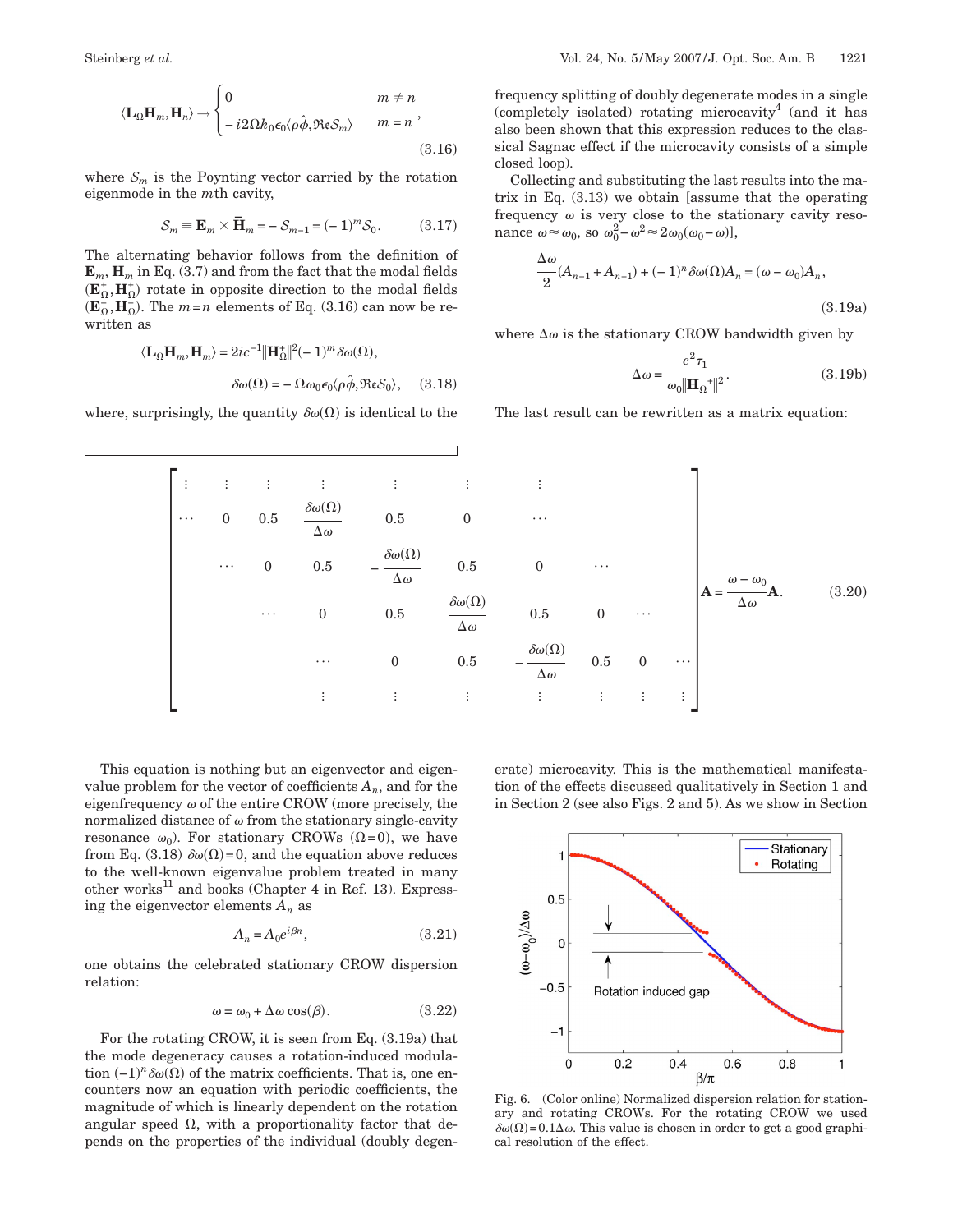4, this periodic modulation opens a rotation-dependent gap in the center of the CROW transmission curve (see Fig. 6). By solving Eq. (3.20) for the eigenvalues, it is verified that the bandwidth  $\Delta \omega_r$  of the rotation-dependent gap opened in the center of the CROW transmission line is exactly the rotation-dependent splitting

$$
\Delta \omega_r = \delta \omega(\Omega). \tag{3.23}
$$

Furthermore, as the range above signifies the structure stop band, it is clear that an excitation of the structure by a light with frequency within this stop band, will result in an exponentially decreasing (with distance) signal. The rate of exponential decay depends on the distance of the excitation frequency from the stop-band ends, thus it increases as the rotation frequency  $\Omega$  increases. This is demonstrated numerically in Section 4.

### **4. EXAMPLES**

As pointed out before, the eigenvalues of the matrix in Eq. (3.22) can be evaluated analytically for  $\delta \omega(\Omega) = 0$ . For the  $N \times N$  matrix, the result is<sup>13</sup>  $\lambda_k = -\cos[k\pi/(N+1)], k$  $=1,2,\ldots,N$ . This is nothing but a finite-length version of the dispersion relation in Eq. (3.22) that pertains to infinitely long CROWs. Interestingly, the presence of the alternating term  $(-1)^n \delta \omega(\Omega)$  on the diagonal, "clears out" the eigenvalues from the interval  $[-\delta \omega(\Omega), \delta \omega(\Omega)]$ , and thus it opens a gap of forbidden frequencies:  $\Delta \omega_r$  in Eq. (3.23). An example is shown in Fig. 6, where the above equation has been solved for 100 resonators, and for  $\delta\omega(\Omega)/\Delta\omega$ =0.1. We have repeated this simulation for other values of  $\delta \omega(\Omega) / \Delta \omega$ , ranging from 10<sup>-5</sup> to 0.5, and for *N* ranging from 30 to 1000, and the opening of a forbidden frequency gap with the width given by Eq. (3.23) was consistently observed.

These (normalized) results hold for *any* CROW with mode degeneracy. The parameter that characterizes a specific CROW is the sensitivity of splitting with respect to rotation, that is the function  $\delta \omega(\Omega) = \Lambda \Omega$ . It is important to emphasize that this function is an intrinsic property of the individual microcavity.<sup>4</sup> For the PhC based degenerate CROW discussed in Section 2, this function has been fully characterized previously, and is given by  $\delta\omega(\Omega)$ =0.23  $\Omega$ . The stationary CROW bandwidth  $\Delta\omega$  is determined solely by the intercavity spacing (under-tightbinding approximation), and in principle, it can be made arbitrarily small. Values of  $\Delta \omega = 10^{-5} \omega_0$  can be achieved by setting the intercavity spacing to about four crystal periods.12

Next we examine the transmission curve of a finite length degenerate CROW as a function of frequency, and for various values of the rotation velocity  $\Omega$ . Consider a line as shown in Fig. 2, consisting of 29 ring resonators with a radius of 25  $\mu$ m each, made of a dielectric material with  $\epsilon$ =2.25. The rings are situated along a straight path, with an intercavity coupling coefficient of  $\kappa = 0.01$  (power). The CROW input and output terminals consist of dielectric waveguides coupled, respectively, to the first ring on the left and to the last (rightmost) ring, both with coupling coefficient of 0.2 (power). The rings resonate at  $\omega_0$  $=12.16\times10^{14}$ , which corresponds to the angular mode 152 with a vacuum wavelength of 1.55  $\mu$ m. The splitting of



Fig. 7. (Color online) Normalized transmission for a ring resonator CROW. The rotation induces a stop band in the center of the CROW transmission curve.



Fig. 8. (Color online) Transmission in decibels at the center of the rotating CROW stop band (i.e., at  $\omega = 12.16 \times 10^{14}$  in Fig. 7), as a function of rotation speed, and for different CROW lengths. Exponential dependence of the transmission value on  $\Omega$  is evident.

each individual ring due to rotation is obtained here via the classical Sagnac effect, and is given by  $\delta \omega(\Omega)$  $= 67.5 \Omega$ . A numerical simulation of the rotating structure using the transfer matrix approach, $^{2}$  was carried out. The CROW transmission as a function of  $\omega$  is shown in Fig. 7 for various values of  $\Omega$ . As predicted above, the rotation induces a stop band in the center of the transmission curve. The width of this band increases with  $\Omega$  [see Eq. (3.23)] and one can readily verify that it matches the relation  $\Delta \omega_r \approx \delta \omega(\Omega)$ =67.5  $\Omega$ . It is also seen in the figure that the transmission values for frequencies within this stop band decrease rapidly as  $\Omega$  is increased. In Fig. 8, we show the value of the transmission at the center of the rotating CROW stop band, as a function of  $\Omega$ , for different CROW lengths. It is seen that the transmission decreases exponentially with  $\Omega$ . The exponential decay rate, that is manifested by the slope of the straight line on a logarithmic scale, increases as the length of the CROW increases. Owing to the nature of the stop-band exponential decay,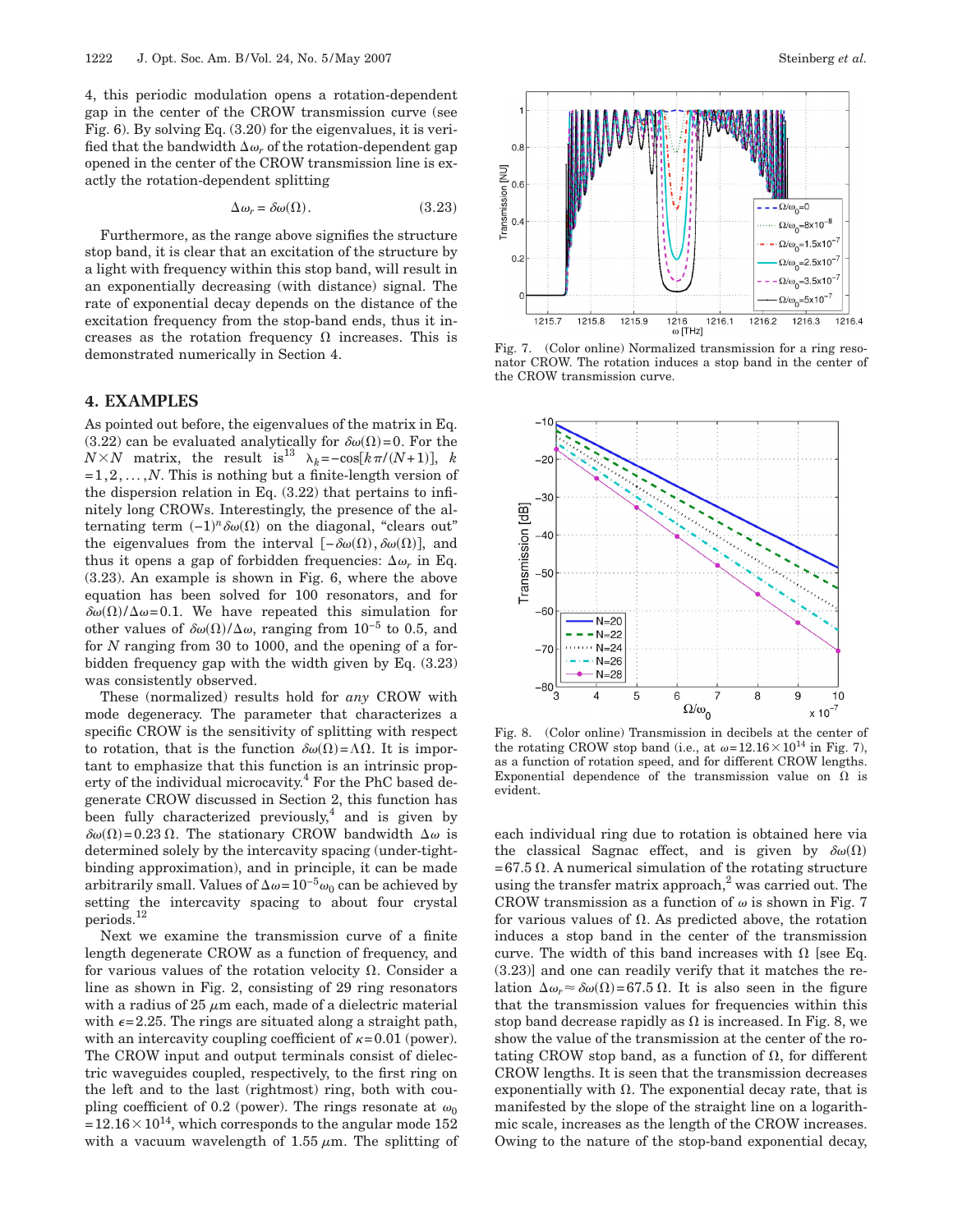the transmission of a finite-length CROW section, at the center of the stop band, can be expressed as

$$
T(\omega = \omega_0, \Omega) = e^{-\alpha(\Omega/\omega_0)N}, \qquad (4.1)
$$

where  $\alpha$  is a proportionality constant that depends of the CROW generic properties (microresonator properties, interresonator coupling, etc.). and *N* is the total number of resonators. The exponential sensitivity  $dT/d(\Omega/\omega_0)/T$  is plotted in Fig. 9. As can be predicted from the exponential behavior in Eq. (4.1), the exponential sensitivity is indeed linear with the number of resonators. It should be noted that the performances predicted and verified above are independent of the general trace formed by the entire CROW; the important factors are the single microcavity properties and the total number of microcavities. This observation can be exploited for a better use of the chip area.

The results of the analysis of the rotating CROW structure sheds new light on the underlying physics of the circular gyroscope configuration studied in a previous publication.2 Note that the number of microrings in this configuration must be odd (there is a typographical error in Fig. 3a of Ref. 2: the signal intensities for 6 and 16 microring long CROWs are actually for 5 and 15, respectively). When stationary, the index structure through which the, initially, CW mode (gray arrow in Fig. 1 of Ref. 2) propagates is identical to that encountered by the CCW mode (white arrow). However, when the CROW structure is rotating, this symmetry is broken and the two modes experience different effective structures. Assuming the CROW rotates CCW  $(\Omega > 0)$ , the CW mode experiences a sequence of microrings with alternating resonance frequencies  $\omega_0^+$ ,  $\omega_0^-$ ,  $\omega_0^+$ ,  $\omega_0^+$ ,  $\omega_0^+$ ,... while the CCW mode experiences the opposite sequence  $-\omega_0^-\omega_0^+$ ,  $\omega_0^-, \omega_0^+$ , $\omega_0^-$ , ... . As a consequence, the CW and CCW modes accumulate different phase shifts when propagating through the circular CROW, which in turn, changes the power level in the 3 dB coupler outputs. For an even number of rings, the phase responses of the effective CROW structures encountered by the CW and CCW are identical and the output signal vanishes. This argument provides an intuitive explanation to the behavior of the circular CROW gyroscope studied in Ref. 2. In particular, the phase difference between



Fig. 9. Exponential sensitivity of the CROW to rotation, as a function of the CROW length (number of resonators).

the CW and CCW propagating waves, and hence the intensity output signal, is determined directly by the number of the microrings and their radii or, equivalently, by the effective length of the CROW. This is in contrast to the conventional Sagnac effect that depends on the area circumvented by the loop.

## **5. CONCLUSIONS**

Using the tight-binding approach, we have studied the effect of rotation on the CROW made of a set of microcavities with mode degeneracy. The study is carried in the rotating CROW rest frame of reference, and the results are expressed generally in terms of entities pertaining to the basic microcavity used to form the CROW, under stationary conditions. Our analysis is general and holds for any kind of microcavity with mode degeneracy: ring resonators, PhC microcavities, or disk resonators. It is shown that under rotation a superstructure emerges: rotation effectively induces a periodic modulation of the CROW properties. This fact has far reaching ramifications, as it causes the emergence of a stop band in the center of the CROW transmission band. This new effect can be used to design optical gyroscopes with exponential-type sensitivity to rotation and to the CROW's length. The sensitivity depends essentially on the number of microcavities and their geometrical properties, and is independent on the specific trace formed by the entire CROW—a fact that can be used to optimize the chip area deployment.

# **APPENDIX A: SIMPLIFICATION OF THE ELEMENTS**  $\langle L_{\Omega}H_M, H_N \rangle$

We have the following identities [use  $(\nabla \times \mathbf{A}) \cdot \mathbf{B} = \nabla \cdot (\mathbf{A})$  $\times$  **B**)+**A**·**(** $\nabla \times$ **B**), and **A**·**(B** $\times$ **C**)=**(A** $\times$ **B**)·**C**]:

$$
\left[\nabla \times \frac{\boldsymbol{\beta}}{\epsilon_r} \times \mathbf{H}_m\right] \cdot \mathbf{\bar{H}}_n = \nabla \cdot \left[\left(\frac{\boldsymbol{\beta}}{\epsilon_r} \times \mathbf{H}_m\right) \times \mathbf{\bar{H}}_n\right] + \left(\frac{\boldsymbol{\beta}}{\epsilon_r} \times \mathbf{H}_m\right) \cdot (\nabla \times \mathbf{\bar{H}}_n),
$$
\n(A1a)

$$
\left[\frac{\beta}{\epsilon_r} \times \nabla \times \mathbf{H}_m\right] \cdot \mathbf{\bar{H}}_n = -\left(\frac{\beta}{\epsilon_r} \times \mathbf{\bar{H}}_n\right) \cdot (\nabla \times \mathbf{H}_m). \tag{A1b}
$$

The inner products in Eq. (3.11) are nothing but volume integrations of the terms above, over arbitrarily large volume *V*. Using the Gauss theorem, we get for the contribution of the first term on the right-hand side of Eq. (A1a):

$$
\int_{V} \mathbf{v} \cdot \left[ \left( \frac{\boldsymbol{\beta}}{\epsilon_{r}} \times \mathbf{H}_{m} \right) \times \overline{\mathbf{H}}_{n} \right] d^{3}x = \oint_{S=\partial V} \left[ \left( \frac{\boldsymbol{\beta}}{\epsilon_{r}} \times \mathbf{H}_{m} \right) \times \overline{\mathbf{H}}_{n} \right] \cdot dS \rightarrow 0.
$$
\n(A2)

This is because the flux through the surface  $S = \partial V$  vanishes as *V* becomes very large (the function  $\mathbf{H}_m$  is highly localized within the neighborhood of the *m*th resonator